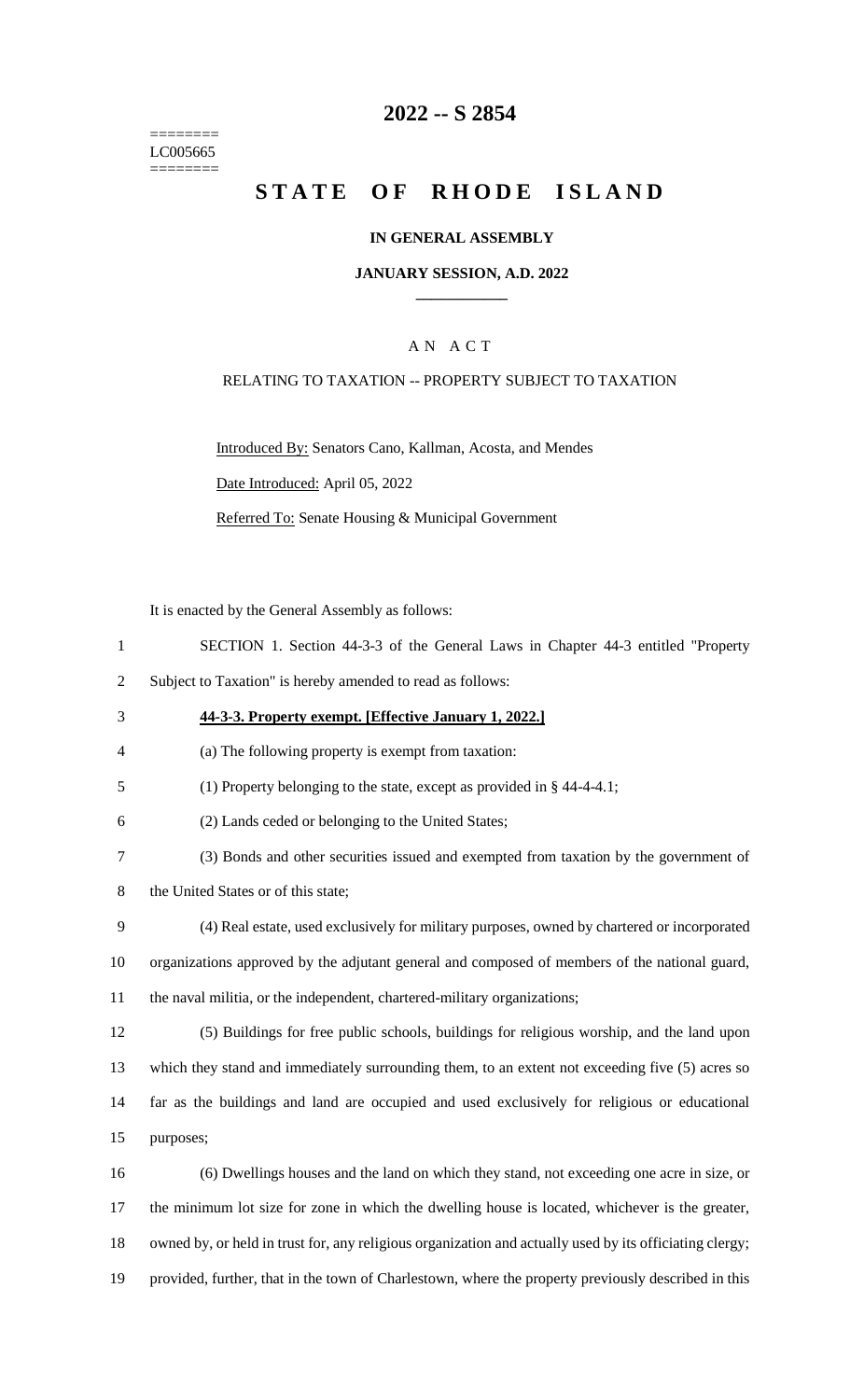paragraph is exempt in total, along with dwelling houses and the land on which they stand in Charlestown, not exceeding one acre in size, or the minimum lot size for zone in which the dwelling house is located, whichever is the greater, owned by, or held in trust for, any religious organization and actually used by its officiating clergy, or used as a convent, nunnery, or retreat center by its religious order;

 (7) Intangible personal property owned by, or held in trust for, any religious or charitable organization, if the principal or income is used or appropriated for religious or charitable purposes; (8) Buildings and personal estate owned by any corporation used for a school, academy, or seminary of learning, and of any incorporated public charitable institution, and the land upon which the buildings stand and immediately surrounding them to an extent not exceeding one acre, so far as they are used exclusively for educational purposes, but no property or estate whatever is hereafter exempt from taxation in any case where any part of its income or profits, or of the business carried on there, is divided among its owners or stockholders; provided, however, that unless any private nonprofit corporation organized as a college or university located in the town of Smithfield reaches a memorandum of agreement with the town of Smithfield, the town of Smithfield shall bill the actual costs for police, fire, and rescue services supplied, unless otherwise reimbursed, to said corporation commencing March 1, 2014;

 (9) Estates, persons, and families of the president and professors for the time being of Brown University for not more than ten thousand dollars (\$10,000) for each officer, the officer's estate, person, and family included, but only to the extent that any person had claimed and utilized the exemption prior to, and for a period ending, either on or after December 31, 1996;

 (10) Property especially exempt by charter unless the exemption has been waived in whole or in part;

(11) Lots of land exclusively for burial grounds;

 (12) Property, real and personal, held for, or by, an incorporated library, society, or any free public library, or any free public library society, so far as the property is held exclusively for library purposes, or for the aid or support of the aged poor, or poor friendless children, or the poor generally, or for a nonprofit hospital for the sick or disabled;

 (13) Real or personal estate belonging to, or held in trust for, the benefit of incorporated organizations of veterans of any war in which the United States has been engaged, the parent body of which has been incorporated by act of Congress, to the extent of four hundred thousand dollars (\$400,000) if actually used and occupied by the association; provided, that the city council of the city of Cranston may by ordinance exempt the real or personal estate as previously described in this subdivision located within the city of Cranston to the extent of five hundred thousand dollars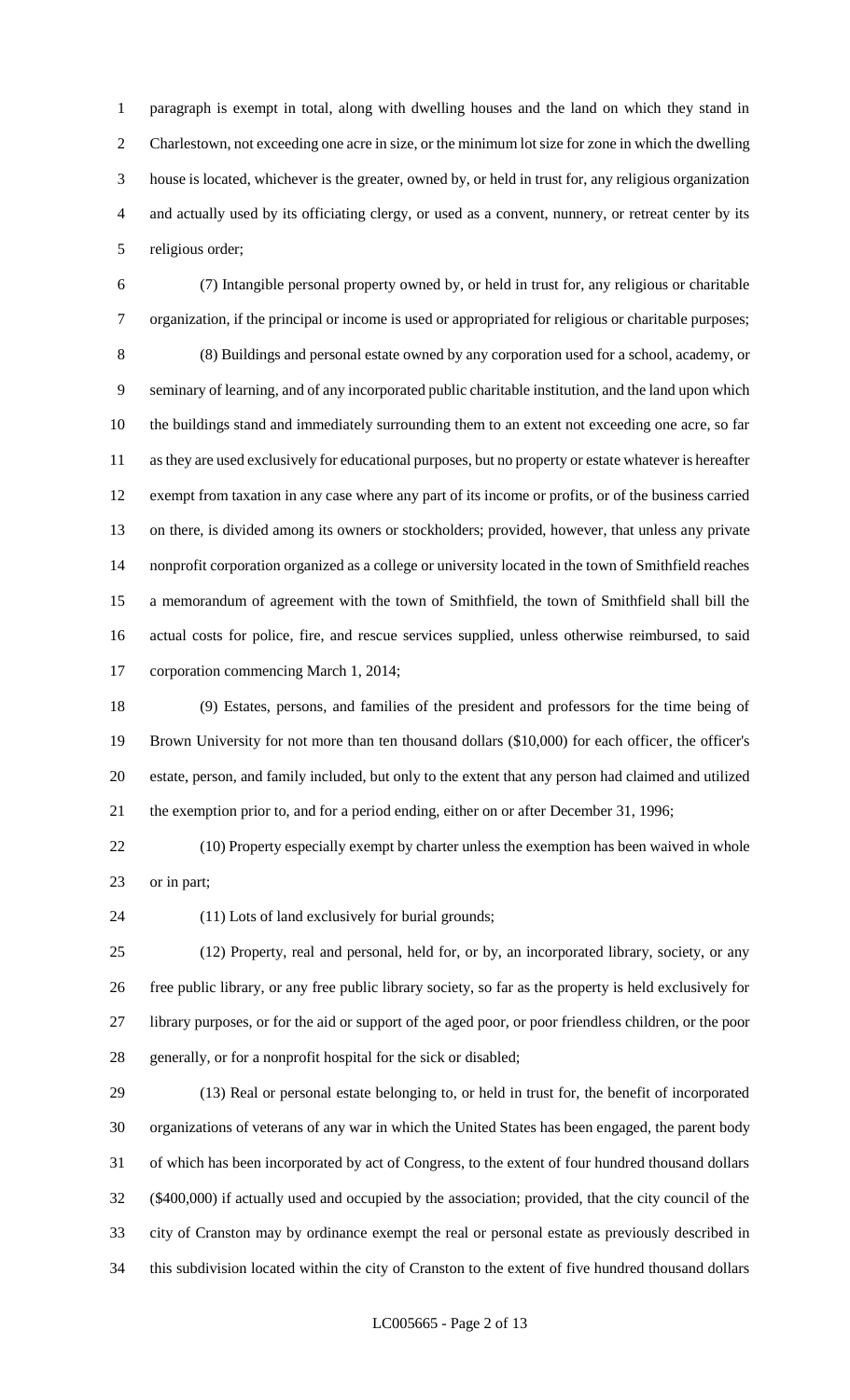(\$500,000);

 (14) Property, real and personal, held for, or by, the fraternal corporation, association, or body created to build and maintain a building or buildings for its meetings or the meetings of the general assembly of its members, or subordinate bodies of the fraternity, and for the accommodation of other fraternal bodies or associations, the entire net income of which real and personal property is exclusively applied or to be used to build, furnish, and maintain an asylum or asylums, a home or homes, a school or schools, for the free education or relief of the members of the fraternity, or the relief, support, and care of worthy and indigent members of the fraternity, their wives, widows, or orphans, and any fund given or held for the purpose of public education, almshouses, and the land and buildings used in connection therewith;

 (15) Real estate and personal property of any incorporated volunteer fire engine company or incorporated volunteer ambulance or rescue corps in active service;

 (16) The estate of any person who, in the judgment of the assessors, is unable from infirmity or poverty to pay the tax; provided, that in the towns of Burrillville and West Greenwich, the tax shall constitute a lien for five (5) years on the property where the owner is entitled to the exemption. At the expiration of five (5) years, the lien shall be abated in full. Provided, if the property is sold or conveyed, or if debt secured by the property is refinanced during the five-year (5) period, the lien immediately becomes due and payable; any person claiming the exemption aggrieved by an adverse decision of an assessor shall appeal the decision to the local board of tax review and thereafter according to the provisions of § 44-5-26;

 (17) Household furniture and family stores of a housekeeper in the whole, including clothing, bedding, and other white goods, books, and all other tangible personal property items that are common to the normal household;

 (18) Improvements made to any real property to provide a shelter and fallout protection from nuclear radiation, to the amount of one thousand five hundred dollars (\$1,500); provided, that the improvements meet applicable standards for shelter construction established, from time to time, by the Rhode Island emergency management agency. The improvements are deemed to comply with the provisions of any building code or ordinance with respect to the materials or the methods of construction used and any shelter or its establishment is deemed to comply with the provisions of any zoning code or ordinance;

(19) Aircraft for which the fee required by § 1-4-6 has been paid to the tax administrator;

(20) Manufacturer's inventory.

 (i) For the purposes of §§ 44-4-10, 44-5-3, 44-5-20, and 44-5-38, a person is deemed to be a manufacturer within a city or town within this state if that person uses any premises, room, or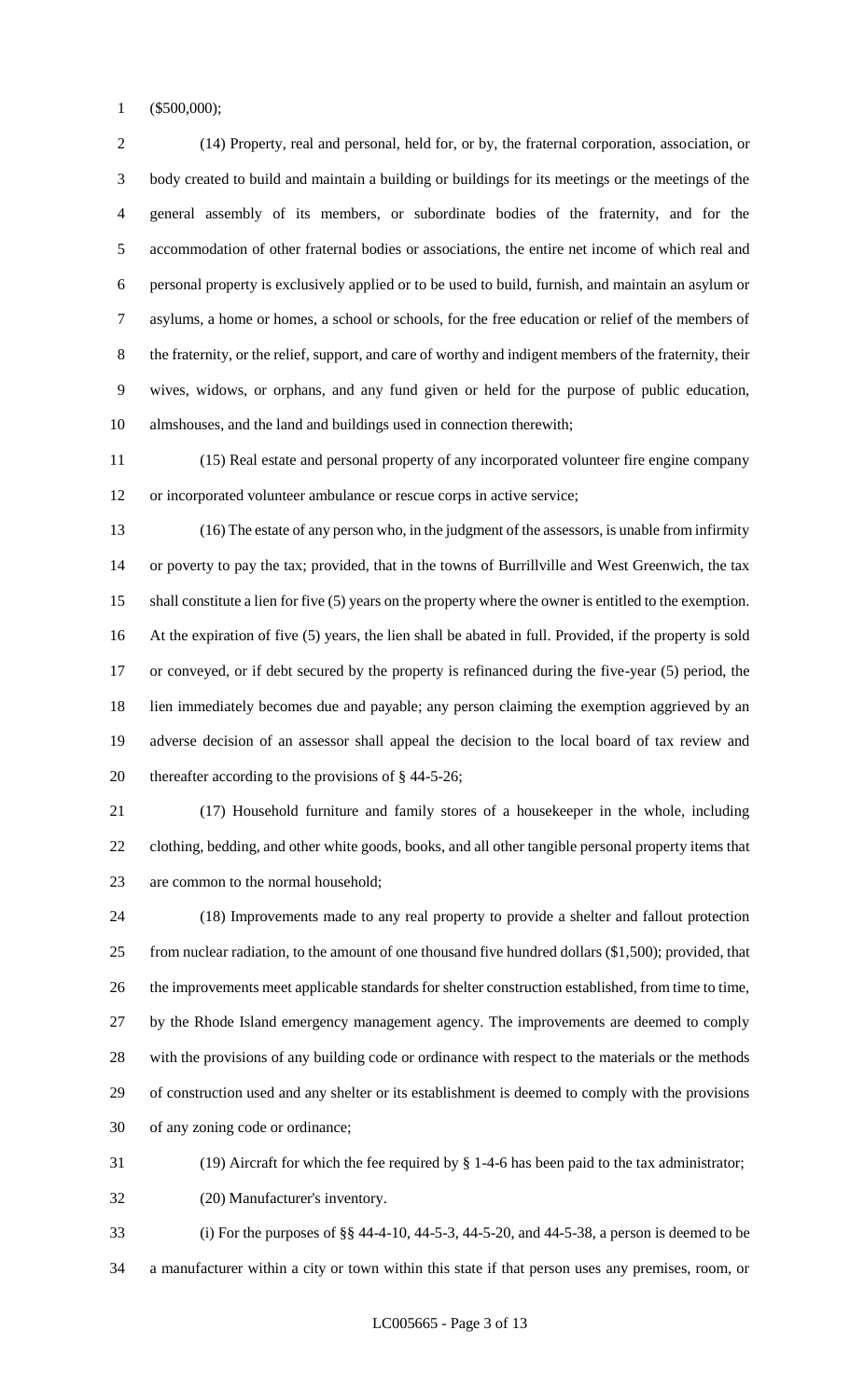place in it primarily for the purpose of transforming raw materials into a finished product for trade through any or all of the following operations: adapting, altering, finishing, making, and ornamenting; provided, that public utilities; non-regulated power producers commencing commercial operation by selling electricity at retail or taking title to generating facilities on or after July 1, 1997; building and construction contractors; warehousing operations, including distribution bases or outlets of out-of-state manufacturers; and fabricating processes incidental to warehousing or distribution of raw materials, such as alteration of stock for the convenience of a customer; are excluded from this definition;

 (ii) For the purposes of this section and §§ 44-4-10 and 44-5-38, the term "manufacturer's inventory," or any similar term, means and includes the manufacturer's raw materials, the manufacturer's work in process, and finished products manufactured by the manufacturer in this state, and not sold, leased, or traded by the manufacturer or its title or right to possession divested; provided, that the term does not include any finished products held by the manufacturer in any retail store or other similar selling place operated by the manufacturer whether or not the retail establishment is located in the same building in which the manufacturer operates the manufacturing plant;

 (iii) For the purpose of § 44-11-2, a "manufacturer" is a person whose principal business in this state consists of transforming raw materials into a finished product for trade through any or all of the operations described in paragraph (i) of this subdivision. A person will be deemed to be principally engaged if the gross receipts that person derived from the manufacturing operations in this state during the calendar year or fiscal year mentioned in § 44-11-1 amounted to more than fifty percent (50%) of the total gross receipts that person derived from all the business activities in which that person engaged in this state during the taxable year. For the purpose of computing the percentage, gross receipts derived by a manufacturer from the sale, lease, or rental of finished products manufactured by the manufacturer in this state, even though the manufacturer's store or other selling place may be at a different location from the location of the manufacturer's manufacturing plant in this state, are deemed to have been derived from manufacturing;

 (iv) Within the meaning of the preceding paragraphs of this subdivision, the term "manufacturer" also includes persons who are principally engaged in any of the general activities coded and listed as establishments engaged in manufacturing in the Standard Industrial Classification Manual prepared by the Technical Committee on Industrial Classification, Office of Statistical Standards, Executive Office of the President, United States Bureau of the Budget, as revised from time to time, but eliminating as manufacturers those persons, who, because of their limited type of manufacturing activities, are classified in the manual as falling within the trade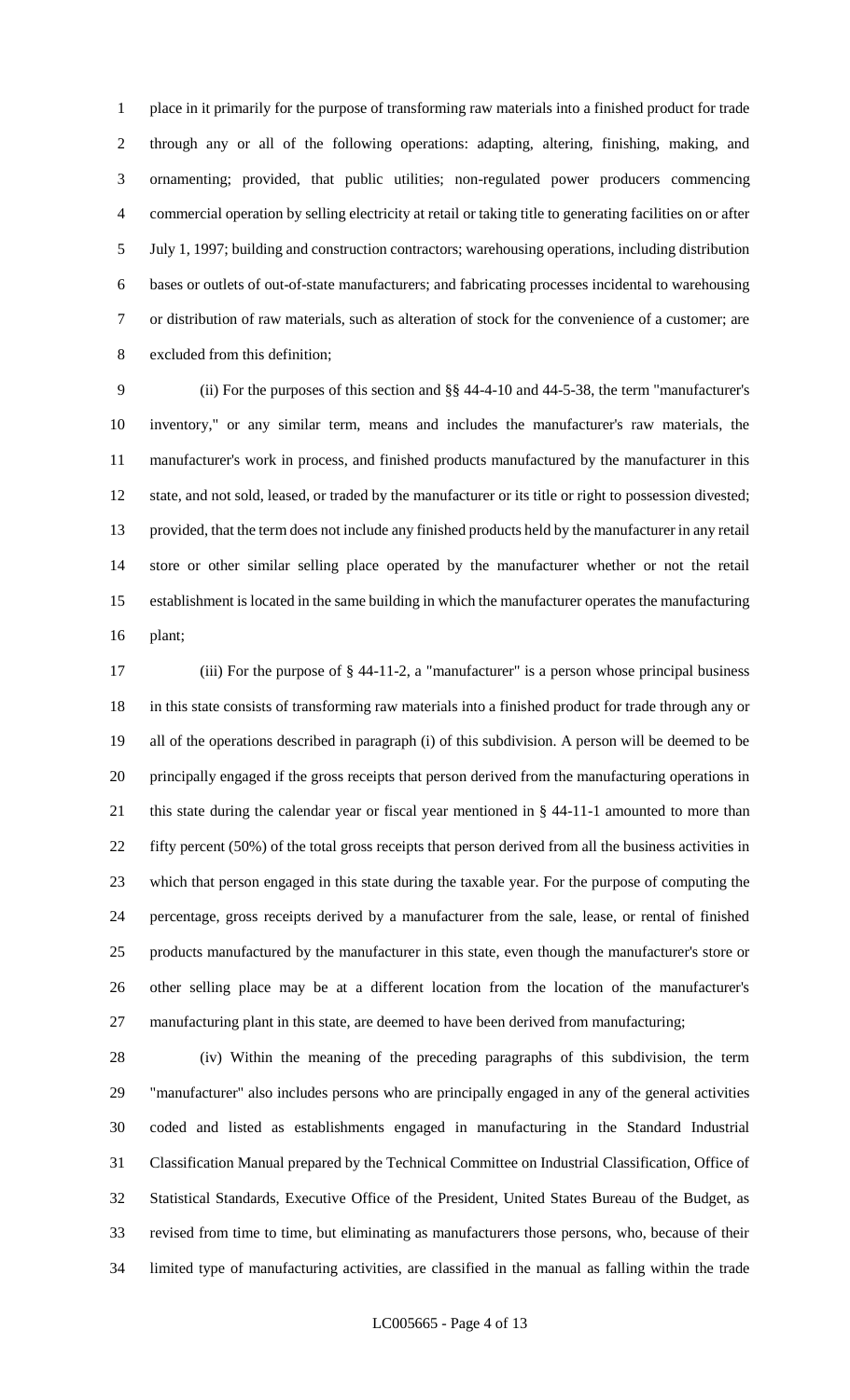rather than an industrial classification of manufacturers. Among those thus eliminated, and accordingly also excluded as manufacturers within the meaning of this paragraph, are persons primarily engaged in selling, to the general public, products produced on the premises from which they are sold, such as neighborhood bakeries, candy stores, ice cream parlors, shade shops, and custom tailors, except, that a person who manufactures bakery products for sale primarily for home delivery, or through one or more non-baking retail outlets, and whether or not retail outlets are operated by the person, is a manufacturer within the meaning of this paragraph;

 (v) The term "Person" means and includes, as appropriate, a person, partnership, or corporation; and

 (vi) The department of revenue shall provide to the local assessors any assistance that is necessary in determining the proper application of the definitions in this subdivision;

 (21) Real and tangible personal property acquired to provide a treatment facility used primarily to control the pollution or contamination of the waters or the air of the state, as defined in chapter 12 of title 46 and chapter 25 of title 23, respectively, the facility having been constructed, reconstructed, erected, installed, or acquired in furtherance of federal or state requirements or standards for the control of water or air pollution or contamination, and certified as approved in an 17 order entered by the director of environmental management. The property is exempt as long as it is operated properly in compliance with the order of approval of the director of environmental management; provided, that any grant of the exemption by the director of environmental management in excess of ten (10) years is approved by the city or town in which the property is situated. This provision applies only to water and air pollution control properties and facilities installed for the treatment of waste waters and air contaminants resulting from industrial processing; furthermore, it applies only to water or air pollution control properties and facilities placed in operation for the first time after April 13, 1970;

 (22) Manufacturing machinery and equipment acquired or used by a manufacturer after December 31, 1974. Manufacturing machinery and equipment is defined as:

 (i) Machinery and equipment used exclusively in the actual manufacture or conversion of raw materials or goods in the process of manufacture by a manufacturer, as defined in subdivision (20), and machinery, fixtures, and equipment used exclusively by a manufacturer for research and development or for quality assurance of its manufactured products;

 (ii) Machinery and equipment that is partially used in the actual manufacture or conversion of raw materials or goods in process of manufacture by a manufacturer, as defined in subdivision (20), and machinery, fixtures, and equipment used by a manufacturer for research and development or for quality assurance of its manufactured products, to the extent to which the machinery and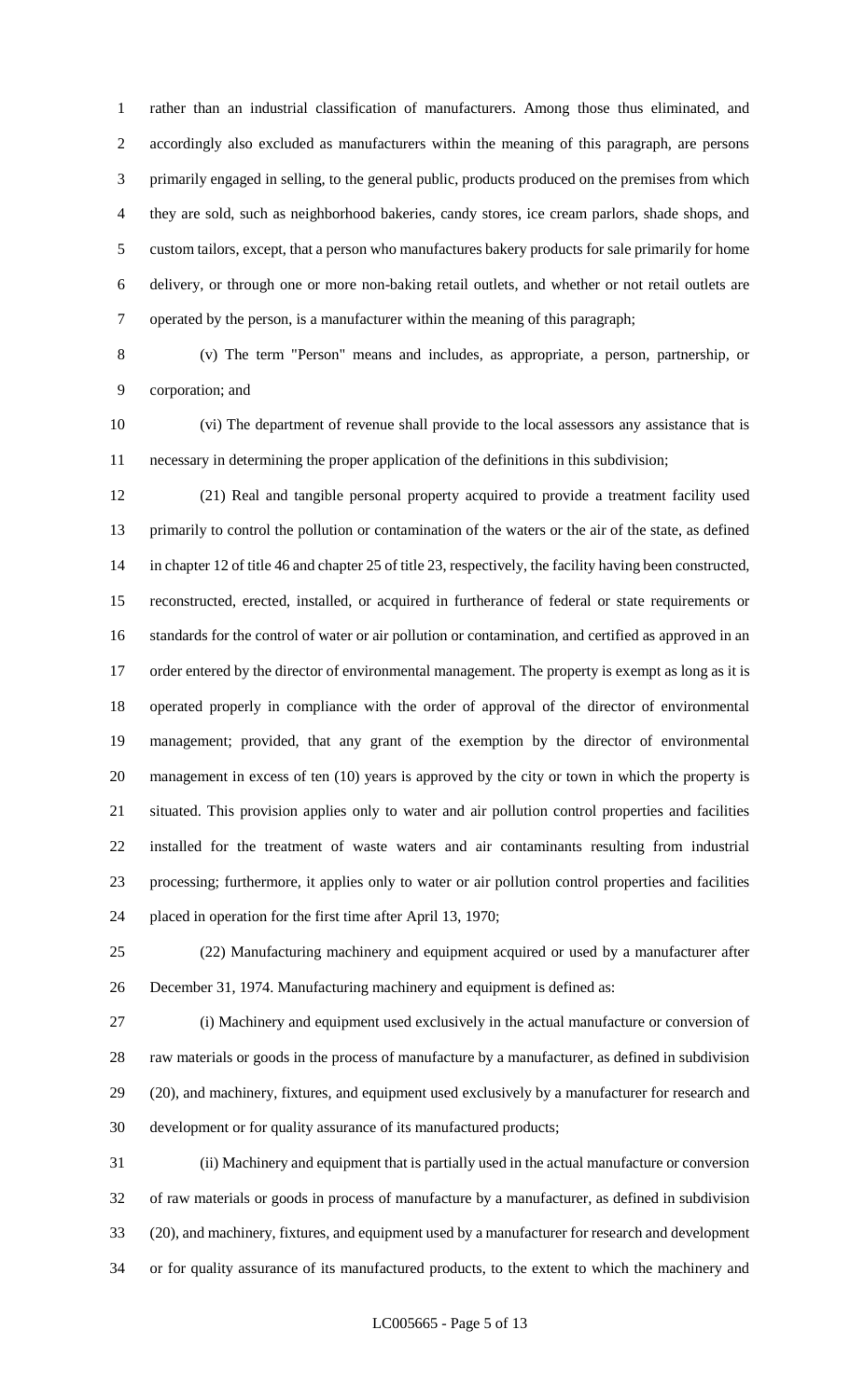equipment is used for the manufacturing processes, research and development, or quality assurance. In the instances where machinery and equipment is used in both manufacturing and/or research and development and/or quality assurance activities and non-manufacturing activities, the assessment on machinery and equipment is prorated by applying the percentage of usage of the equipment for the manufacturing, research and development, and quality-assurance activity to the value of the machinery and equipment for purposes of taxation, and the portion of the value used for manufacturing, research and development, and quality assurance is exempt from taxation. The burden of demonstrating this percentage usage of machinery and equipment for manufacturing and for research and development and/or quality assurance of its manufactured products rests with the manufacturer; and

 (iii) Machinery and equipment described in §§ 44-18-30(7) and 44-18-30(22) that was purchased after July 1, 1997; provided that the city or town council of the city or town in which the machinery and equipment is located adopts an ordinance exempting the machinery and equipment from taxation. For purposes of this subsection, city councils and town councils of any municipality may, by ordinance, wholly or partially exempt from taxation the machinery and equipment discussed in this subsection for the period of time established in the ordinance and may, by ordinance, establish the procedures for taxpayers to avail themselves of the benefit of any exemption permitted under this section; provided, that the ordinance does not apply to any machinery or equipment of a business, subsidiary, or any affiliated business that locates or relocates from a city or town in this state to another city or town in the state;

 (23) Precious metal bullion, meaning any elementary metal that has been put through a process of melting or refining, and that is in a state or condition that its value depends upon its content and not its form. The term does not include fabricated precious metal that has been processed or manufactured for some one or more specific and customary industrial, professional, or artistic uses;

 (24) Hydroelectric power-generation equipment, which includes, but is not limited to, turbines, generators, switchgear, controls, monitoring equipment, circuit breakers, transformers, protective relaying, bus bars, cables, connections, trash racks, headgates, and conduits. The hydroelectric power-generation equipment must have been purchased after July 1, 1979, and acquired or used by a person or corporation who or that owns or leases a dam and utilizes the equipment to generate hydroelectric power;

 (25) Subject to authorization by formal action of the council of any city or town, any real or personal property owned by, held in trust for, or leased to an organization incorporated under chapter 6 of title 7, as amended, or an organization meeting the definition of "charitable trust" set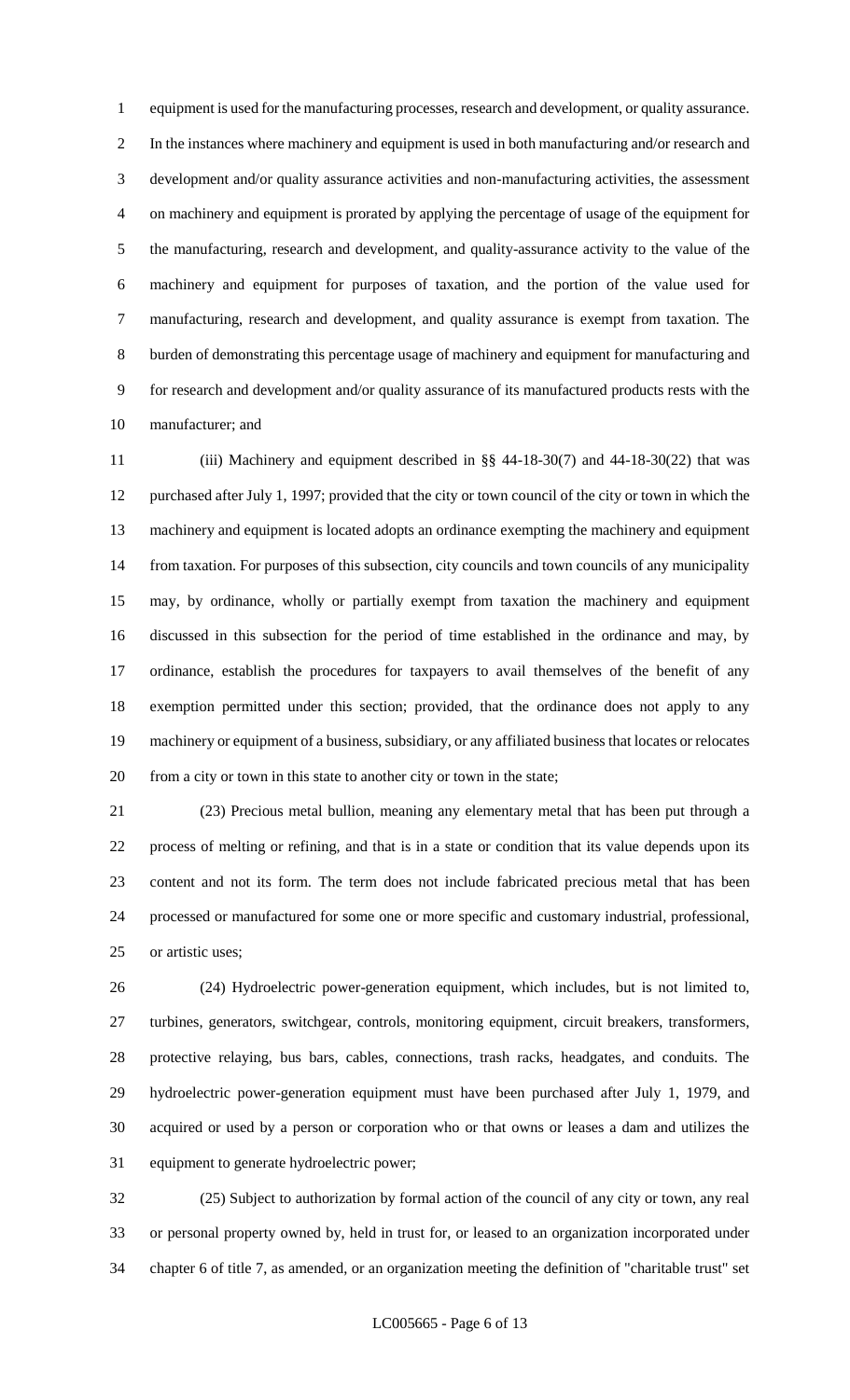out in § 18-9-4, as amended, or an organization incorporated under the not-for-profits statutes of another state or the District of Columbia, the purpose of which is the conserving of open space, as that term is defined in chapter 36 of title 45, as amended, provided the property is used exclusively for the purposes of the organization;

 (26) Tangible personal property, the primary function of which is the recycling, reuse, or recovery of materials (other than precious metals, as defined in § 44-18-30(24)(ii) and (iii)), from, or the treatment of "hazardous wastes," as defined in § 23-19.1-4, where the "hazardous wastes" are generated primarily by the same taxpayer and where the personal property is located at, in, or adjacent to a generating facility of the taxpayer. The taxpayer may, but need not, procure an order from the director of the department of environmental management certifying that the tangible personal property has this function, which order effects a conclusive presumption that the tangible personal property qualifies for the exemption under this subdivision. If any information relating to secret processes or methods of manufacture, production, or treatment is disclosed to the department of environmental management only to procure an order, and is a "trade secret" as defined in § 28- 21-10(b), it shall not be open to public inspection or publicly disclosed unless disclosure is otherwise required under chapter 21 of title 28 or chapter 24.4 of title 23;

 (27) Motorboats as defined in § 46-22-2 for which the annual fee required in § 46-22-4 has been paid;

 (28) Real and personal property of the Providence Performing Arts Center, a non-business corporation as of December 31, 1986;

 (29) Tangible personal property owned by, and used exclusively for the purposes of, any religious organization located in the city of Cranston;

 (30) Real and personal property of the Travelers Aid Society of Rhode Island, a nonprofit corporation, the Union Mall Real Estate Corporation, and any limited partnership or limited liability company that is formed in connection with, or to facilitate the acquisition of, the Providence YMCA Building;

 (31) Real and personal property of Meeting Street Center or MSC Realty, Inc., both not- for-profit Rhode Island corporations, and any other corporation, limited partnership, or limited liability company that is formed in connection with, or to facilitate the acquisition of, the properties designated as the Meeting Street National Center of Excellence on Eddy Street in Providence, Rhode Island;

 (32) The buildings, personal property, and land upon which the buildings stand, located on Pomham Island, East Providence, currently identified as Assessor's Map 211, Block 01, Parcel 001.00, that consists of approximately twenty-one thousand three hundred (21,300) square feet and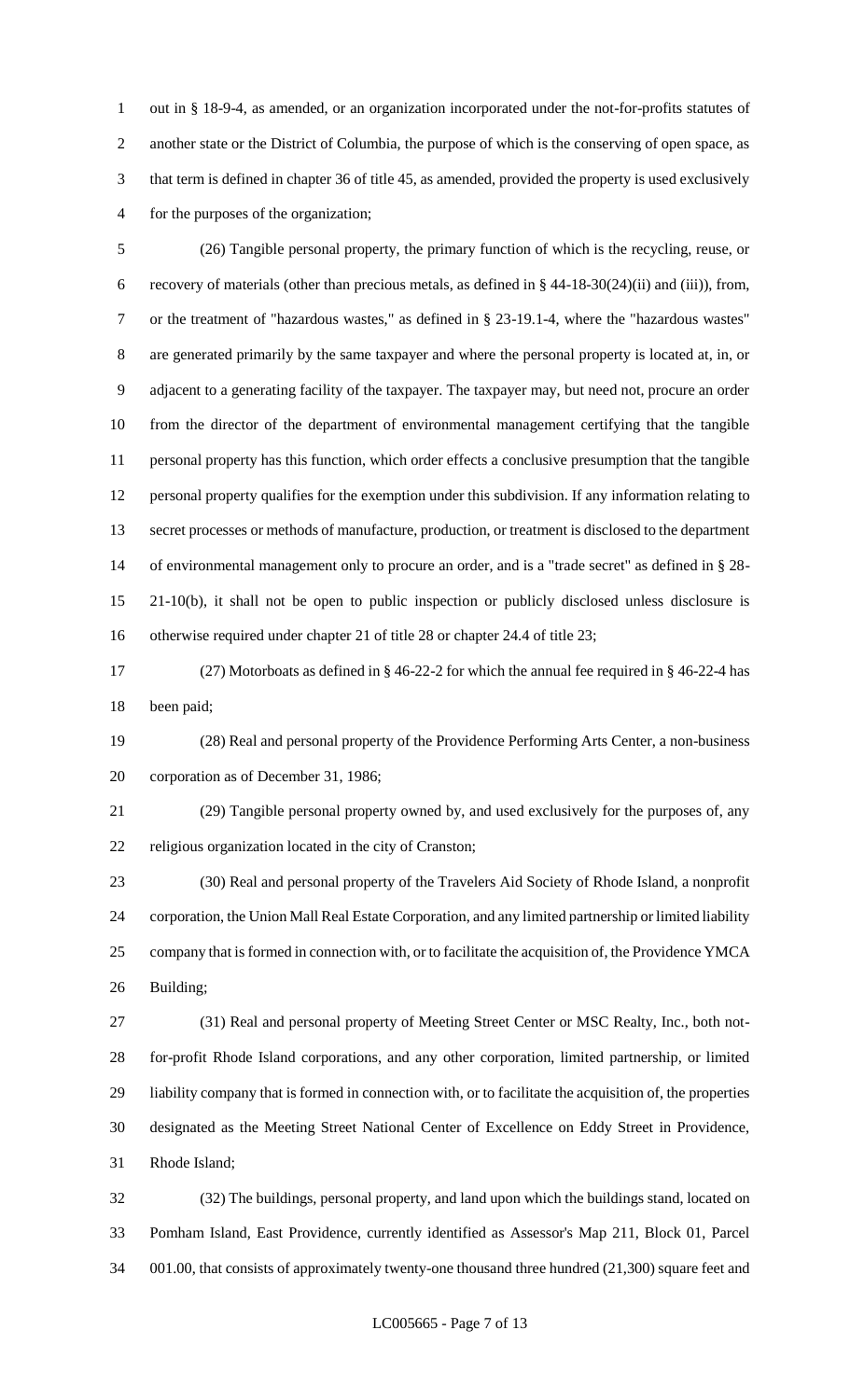is located approximately eight hundred sixty feet (860'), more or less, from the shore, and limited exclusively to these said buildings, personal estate and land, provided that said property is owned by a qualified 501(c)(3) organization, such as the American Lighthouse Foundation, and is used exclusively for a lighthouse; (33) The Stadium Theatre Performing Arts Centre building located in Monument Square, Woonsocket, Rhode Island, so long as said Stadium Theatre Performing Arts Center is owned by the Stadium Theatre Foundation, a Rhode Island nonprofit corporation;

 (34) Real and tangible personal property of St. Mary Academy -- Bay View, located in East Providence, Rhode Island;

 (35) Real and personal property of East Bay Community Action Program and its predecessor, Self Help, Inc; provided, that the organization is qualified as a tax-exempt corporation under § 501(c)(3) of the United States Internal Revenue Code;

 (36) Real and personal property located within the city of East Providence of the Columbus Club of East Providence, a Rhode Island charitable nonprofit corporation;

 (37) Real and personal property located within the city of East Providence of the Columbus Club of Barrington, a Rhode Island charitable nonprofit corporation;

 (38) Real and personal property located within the city of East Providence of Lodge 2337 BPO Elks, a Rhode Island nonprofit corporation;

 (39) Real and personal property located within the city of East Providence of the St. Andrews Lodge No. 39, a Rhode Island charitable nonprofit corporation;

 (40) Real and personal property located within the city of East Providence of the Trustees of Methodist Health and Welfare service a/k/a United Methodist Elder Care, a Rhode Island nonprofit corporation;

 (41) Real and personal property located on the first floor of 90 Leonard Avenue within the city of East Providence of the Zion Gospel Temple, Inc., a religious nonprofit corporation;

 (42) Real and personal property located within the city of East Providence of the Cape Verdean Museum Exhibit, a Rhode Island nonprofit corporation;

28 (43) The real and personal property owned by a qualified  $501(c)(3)$  organization that is affiliated and in good standing with a national, congressionally chartered organization and thereby adheres to that organization's standards and provides activities designed for recreational, educational, and character building purposes for children from ages six (6) years to seventeen (17) years;

 (44) Real and personal property of the Rhode Island Philharmonic Orchestra and Music 34 School; provided, that the organization is qualified as a tax-exempt corporation under  $\S 501(c)(3)$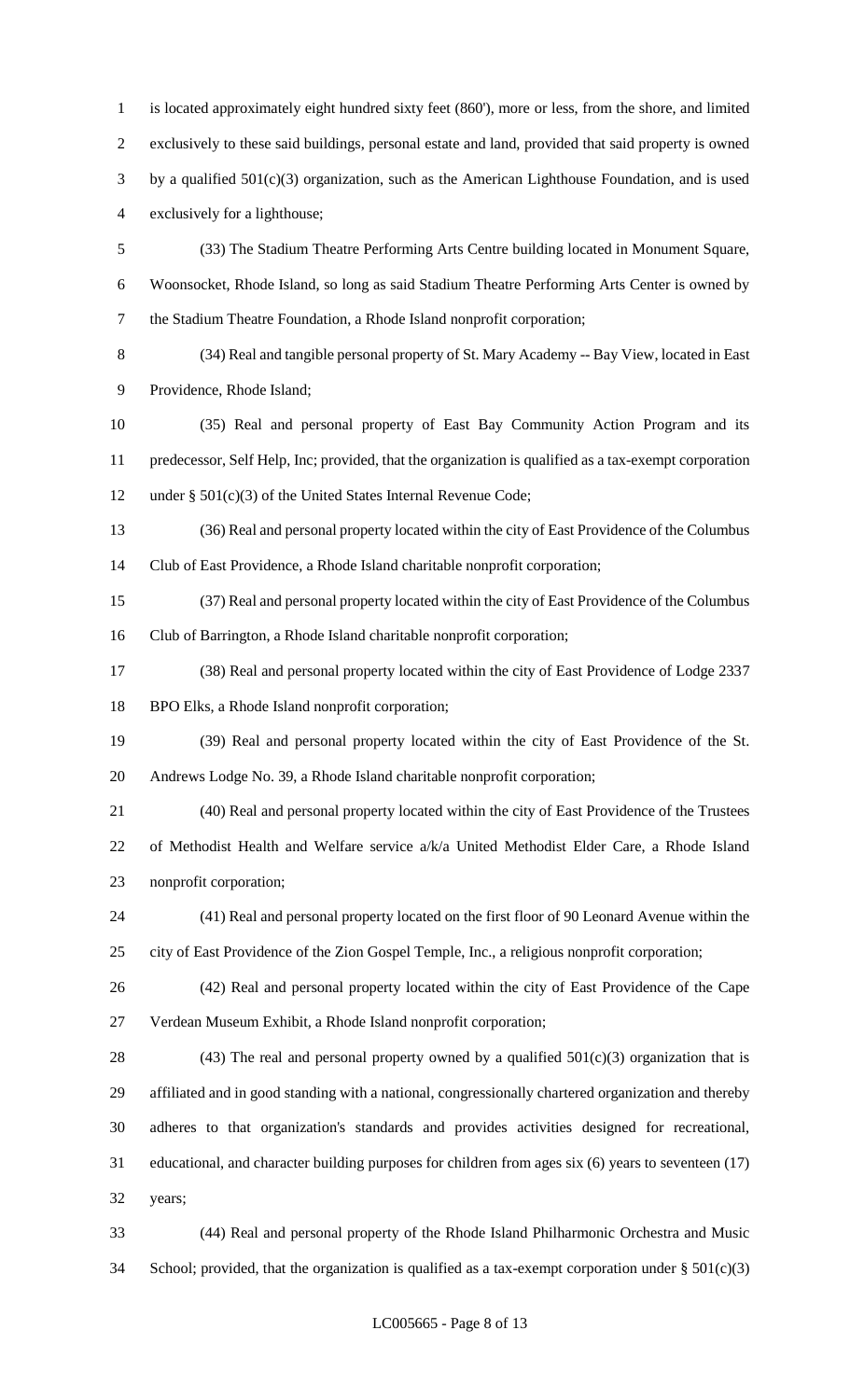of the United States Internal Revenue Code;

 (45) The real and personal property located within the town of West Warwick at 211 Cowesett Avenue, Plat 29-Lot 25, which consists of approximately twenty-eight thousand seven hundred fifty (28,750) square feet and is owned by the Station Fire Memorial Foundation of East Greenwich, a Rhode Island nonprofit corporation; (46) Real and personal property of the Comprehensive Community Action Program, a qualified tax-exempt corporation under § 501(c)(3) of the United States Internal Revenue Code; (47) Real and personal property located at 52 Plain Street, within the city of Pawtucket of the Pawtucket Youth Soccer Association, a Rhode Island nonprofit corporation; (48) Renewable energy resources, as defined in § 39-26-5, used in residential systems and associated equipment used therewith in service after December 31, 2015; (49) Renewable energy resources, as defined in § 39-26-5, if employed by a manufacturer, as defined in subsection (a) of this section, shall be exempt from taxation in accordance with subsection (a) of this section; (50) Real and personal property located at 415 Tower Hill Road within the town of North Kingstown, of South County Community Action, Inc., a qualified tax-exempt corporation under § 501(c)(3) of the United States Internal Revenue Code; (51) As an effort to promote business growth, tangible business or personal property, in whole or in part, within the town of Charlestown's community limits, subject to authorization by formal action of the town council of the town of Charlestown; (52) All real and personal property located at 1300 Frenchtown Road, within the town of East Greenwich, identified as assessor's map 027, plat 019, lot 071, and known as the New England 23 Wireless and Steam Museum, Inc., a qualified tax-exempt corporation under  $\S 501(c)(3)$  of the United States Internal Revenue Code; (53) Real and tangible personal property of Mount Saint Charles Academy located within the city of Woonsocket, specifically identified as the following assessor's plats and lots: Logee Street, plat 23, lot 62, Logee Street, plat 24, lots 304 and 305; Welles Street, plat 23, lot 310; Monroe Street, plat 23, lot 312; and Roberge Avenue, plat 24, lot 47; (54) Real and tangible personal property of Steere House, a Rhode Island nonprofit corporation, located in Providence, Rhode Island; (55) Real and personal property located within the town of West Warwick of Tides Family Services, Inc., a Rhode Island nonprofit corporation; (56) Real and personal property of Tides Family Services, Inc., a Rhode Island nonprofit corporation, located in the city of Pawtucket at 242 Dexter Street, plat 44, lot 444;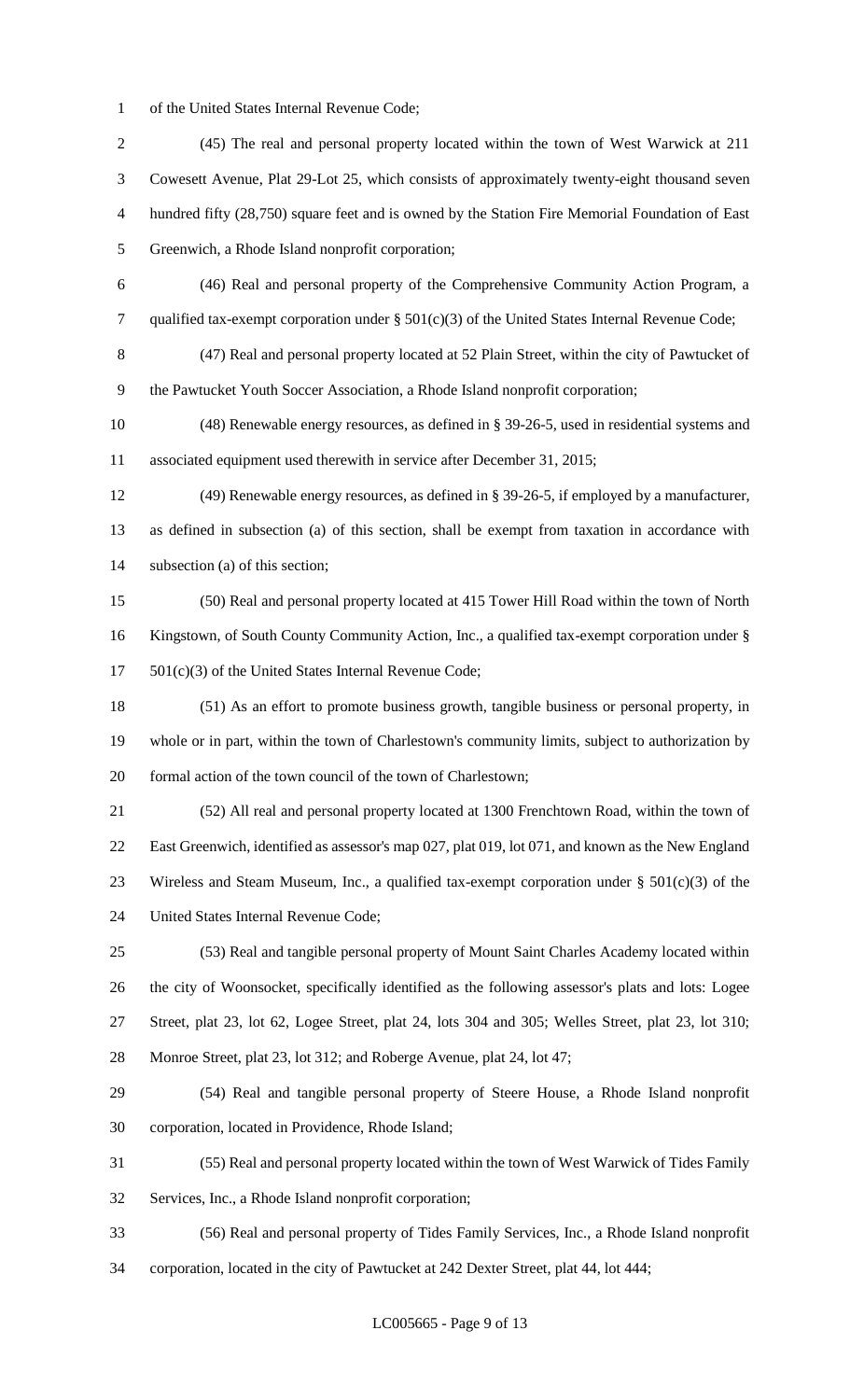- (57) Real and personal property located within the town of Middletown of Lucy's Hearth, a Rhode Island nonprofit corporation; (58) Real and tangible personal property of Habitat for Humanity of Rhode Island--Greater
- (59) Real and personal property of the Artic Playhouse, a Rhode Island nonprofit

Providence, Inc., a Rhode Island nonprofit corporation, located in Providence, Rhode Island;

- corporation, located in the town of West Warwick at 1249 Main Street;
- (60) Real and personal property located at 321 Main Street, within the town of South Kingstown, of the Contemporary Theatre Company, a qualified, tax-exempt corporation under § 501(c)(3) of the United States Internal Revenue Code;
- (61) Real and personal property of The Samaritans, Inc., a Rhode Island nonprofit § 501(c)(3) corporation located at 67 Park Place, Pawtucket, Rhode Island, to the extent the city council of Pawtucket may from time to time determine;
- (62) Real and personal property of North Kingstown, Exeter Animal Protection League, Inc., dba "Pet Refuge," 500 Stony Lane, a Rhode Island nonprofit corporation, located in North Kingstown, Rhode Island;
- (63) Real and personal property located within the city of East Providence of Foster Forward (formerly the Rhode Island Foster Parents Association), a Rhode Island charitable nonprofit corporation;
- (64) Real and personal property located at 54 Kelly Avenue within the town of East Providence, of the Associated Radio Amateurs of Southern New England, a Rhode Island nonprofit corporation;
- (65) Real and tangible personal property of Providence Country Day School, a Rhode Island nonprofit corporation, located in East Providence, Rhode Island and further identified as plat 406, block 6, lot 6, and plat 506, block 1, lot 8;
- (66) As an effort to promote business growth, tangible business or personal property, in whole or in part, within the town of Bristol's community limits, subject to authorization by formal action of the town council of the town of Bristol;
- (67) Real and tangible personal property of the Heritage Harbor Foundation, a Rhode Island nonprofit corporation, located at 1445 Wampanoag Trail, Suites 103 and 201, within the city of East Providence;
- (68) Real property of Ocean State Community Wellness, Inc., a qualified tax-exempt corporation under § 501(c)(3) of the United States Internal Revenue Code, located in North Kingstown, Rhode Island, with a physical address of 7450 Post Road, and further identified as plat 108, lot 83;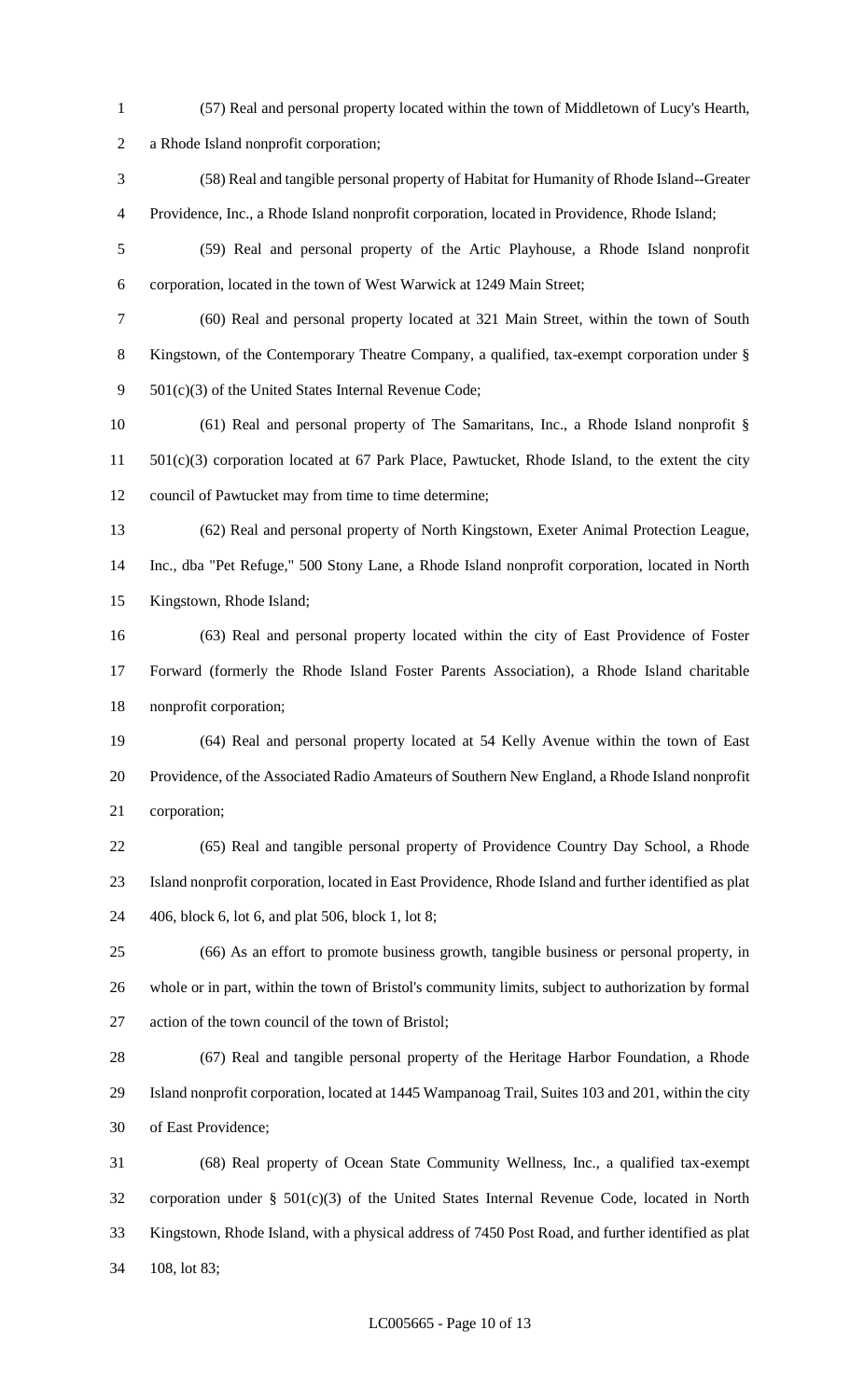(69) Real and tangible personal property of St. John Baptist De La Salle Institute, d/b/a La Salle Academy, a Rhode Island domestic nonprofit corporation, located in Providence, Rhode Island denominated at the time this subsection was adopted as Plat 83 Lot 276 by the tax assessor for the city of Providence comprising approximately 26.08 acres of land along with all buildings and improvements that have been or may be made;

 (70) Real and tangible personal property of The Providence Community Health Centers, 7 Inc., a Rhode Island domestic nonprofit corporation, located in Providence, Rhode Island; and

 (71) In the city of Central Falls and the city of Pawtucket, real property and tangible personal property located on or in the premise acquired or leased by a railroad entity and for the purpose of providing boarding and disembarking of railroad passengers and the supporting passenger railroad operations and services. For the purpose of this section, a railroad entity shall be any incorporated entity that has been duly authorized by the Rhode Island public utilities 13 commission to provide passenger railroad services; and

 (72) Real and tangible personal property of Foster Forward, a Rhode Island domestic 15 nonprofit corporation, located within the city of Pawtucket, at 16 North Bend Street, and further

16 identified as assessor's plat 21, lot 312.

 (b) Except as provided below, when a city or town taxes a for-profit hospital facility, the value of its real property shall be the value determined by the most recent full revaluation or statistical property update performed by the city or town; provided, however, in the year a nonprofit hospital facility converts to or otherwise becomes a for-profit hospital facility, or a for-profit hospital facility is initially established, the value of the real property and personal property of the for-profit hospital facility shall be determined by a valuation performed by the assessor for the purpose of determining an initial assessed value of real and personal property, not previously taxed by the city or town, as of the most recent date of assessment pursuant to § 44-5-1, subject to a right of appeal by the for-profit hospital facility which shall be made to the city or town tax assessor with a direct appeal from an adverse decision to the Rhode Island superior court business calendar.

 A "for-profit hospital facility" includes all real and personal property affiliated with any hospital as identified in an application filed pursuant to chapter 17 or 17.14 of title 23. Notwithstanding the above, a city or town may enter into a stabilization agreement with a for-profit hospital facility under § 44-3-9 or other laws specific to the particular city or town relating to stabilization agreements. In a year in which a nonprofit hospital facility converts to, or otherwise becomes, a for-profit hospital facility, or a for-profit hospital facility is otherwise established, in that year only the amount levied by the city or town and/or the amount payable under the stabilization agreement for that year related to the for-profit hospital facility shall not be counted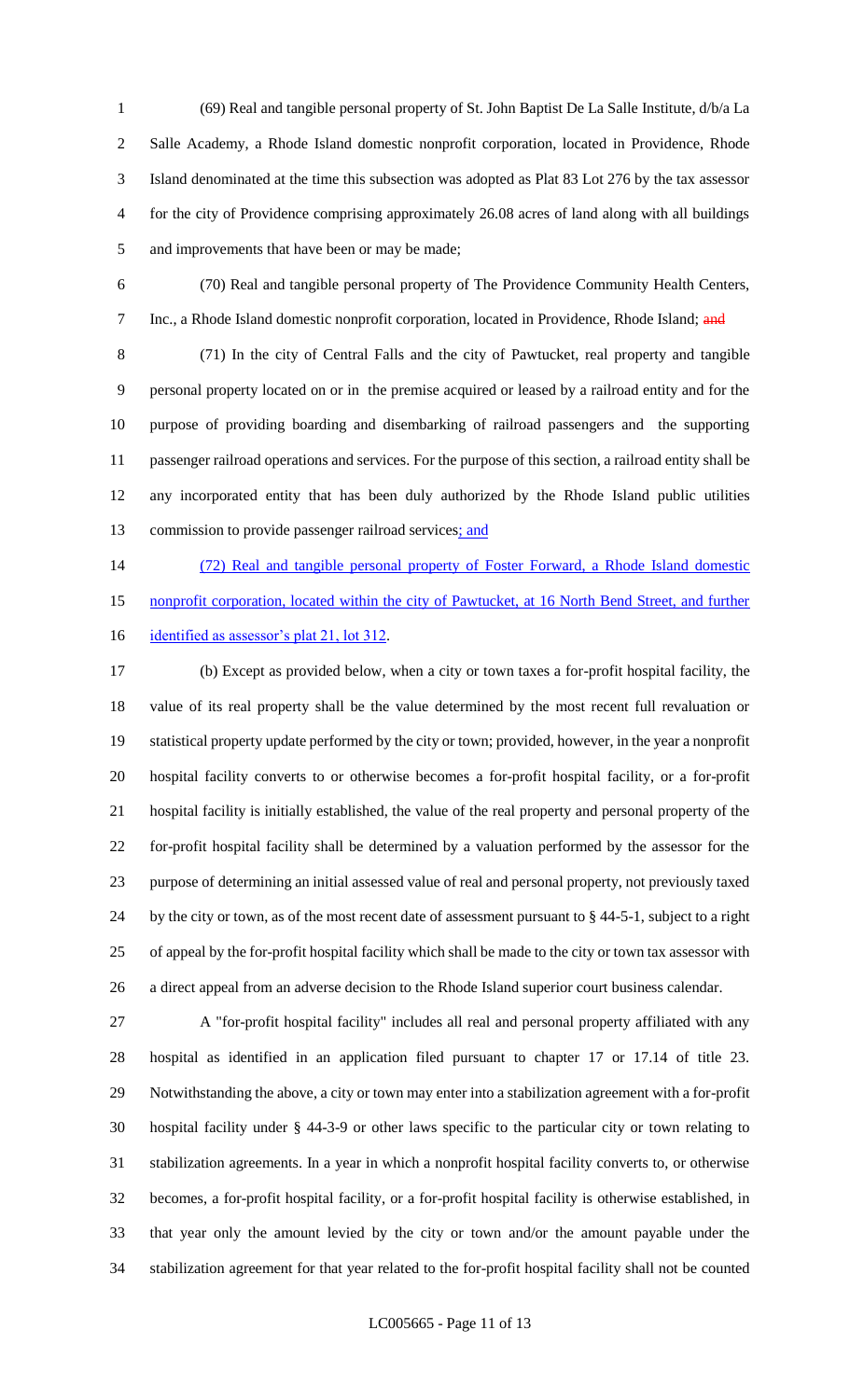- 1 towards determining the maximum tax levy permitted under § 44-5-2.
- 2 SECTION 2. This act shall take effect upon passage.

======== LC005665  $=$